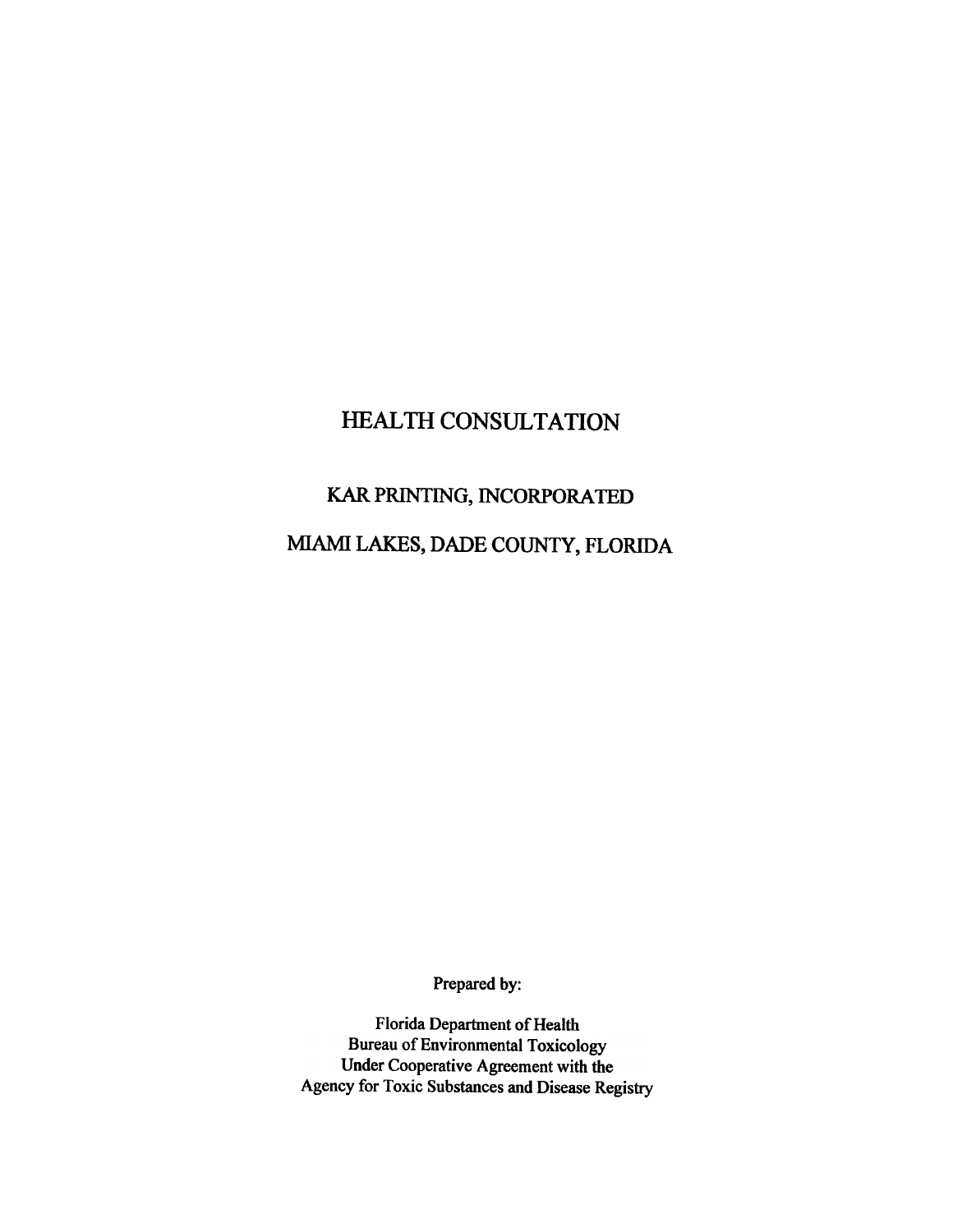#### Background and Statement of Issues

On December 3, 1998, the Miami-Dade County Health Department requested that the Florida Department of Health, Bureau of Environmental Toxicology conduct a human health risk assessment. They requested an assessment of the air monitoring data collected near the KAR Printing facility 13930 NW 60th Avenue, Miami Lakes. KAR Printing is in a mixed commercial/residential area. On October 7, 1998, the Miami-Dade County Department of Environmental Resource Management (DERM) collected a 1-minute air sample 60 feet downwirld of KAR Printing. On October 13, 1998, the Broward County Department of Natural Resource Protection laboratory analyzed this air sample for volatile organic chemicals using EPA method TO-14.

The Broward County Department of Natural Resource Protection (DNRP) laboratory detected 11 different volatile organic chemicals (VOCs) in this 1-minute air sample. The concentration of each VOC was less than one part per billion (by volume). The concentration of benzene was about 0.2 parts per billion (ppb). The concentrations of 33 other VOCs were below detection limits.

#### **Discussion**

Other than benzene, the concentrations of chemicals measured in the single, 1-minute grab air sample near KAR Printing are not likely to cause illness. The measured concentrations of the chemicals, other than benzene, were between 10 and 1000 times less than their respective comparison guidelines. Although the measured concentration of benzene (0.2 parts per billion) is above the federal Agency for Toxic Substances and Disease Registry (ATSDR) guideline concentration, it is less than the national average for urban areas. This assessment assumes exposure to only one chemical at a time. Health effects from simultaneous exposure to multiple chemicals (synergistic effects) are not well known.

Child Health Considerations

Although children in the nearby neighborhoods are also exposed, they are not known to be uniquely vulnerable to these contaminants. The state and federal guidelines for these contaminants are protective of children, as well as adults.

The Broward County DNRP measured about 0.2 parts per billion (ppb) of benzene in this air sample. This is about five times greater than the federal ATSDR guideline for constant, lifetime exposure. The measured concentration of benzene is, however, 10 to 100 times less than the levels that causes chronic erythroid leukemia in people following long-term exposure (more than one year). Chronic erythroid leukemia is a cancer of the blood forming cells in the bone marrow (ATSDR 1997).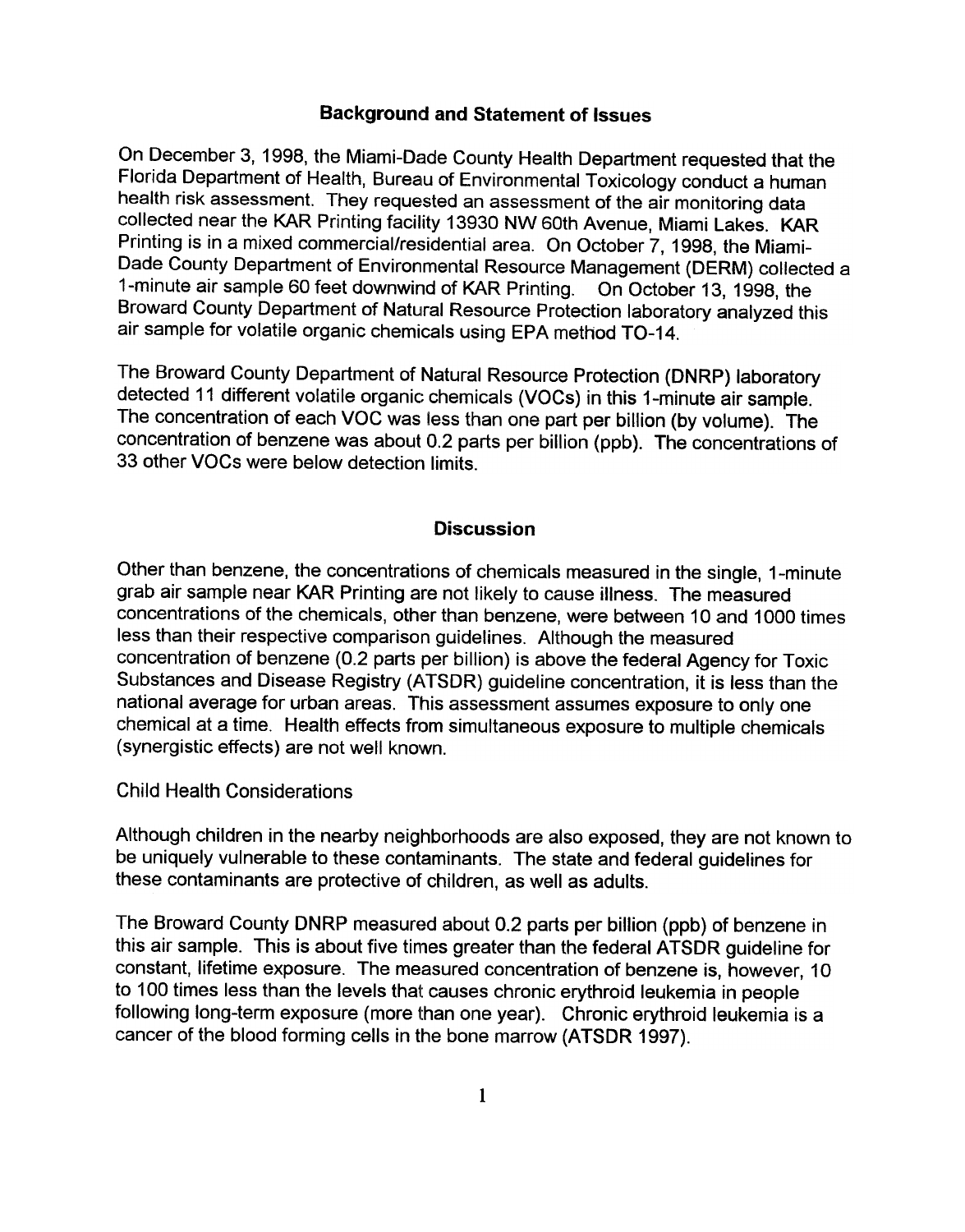The concentration of benzene in the air sample from this site (0.2 ppb) is less than the average ambient benzene air concentrations in other urban areas. Benzene is ubiquitous in the atmosphere. It has been identified in indoor air as well as rural and urban outdoor air. Ambient air samples from 44 sites in 39 U.S. urban areas were collected from 6:00 a.m. to 9:00 a.m. during June through September 1984, 1985, and 1986. Benzene was present in every sample. The median benzene site concentration ranged from 4.8 to 35 parts per billion (ppb), with the overall median being 12.6 ppb (detection limit  $= 0.04$  ppb). The data indicated that mobile sources (motor vehicle exhaust and motor vehicle evaporation) were the major source of benzene in the vast majority of the samples (EPA 1987).

The Miami-Dade County Department of Environmental Resource Management (DERM) collected, and had analyzed, one air sample near this facility. One sample is, however, inadequate to characterize the long-term air quality. Additional samples are necessary to adequately characterize air quality near this facility. Additional samples should be collected on at least two different days to account for fluctuations in facility operations. The air samples should be collected as close to the nearest downwind house as possible. This will insure a measure of the air quality nearby residents are breathing.

The Miami-Dade County DERM collected this grab air sample during a 1-minute time period. Although a 1-minute grab air sample is a cost effective screening tool, it may not be representative of the average air quality. An 8-hour or 24-hour composite air sample is likely to be more representative of the average air quality.

The Miami-Dade County DERM did not collect a background (upwind) air sample. Without a background (upwind) air sample, it is not possible to differentiate between emissions from KAR Printing and other upwind sources.

The Broward County Department of Natural Resource Protection (DNRP) laboratory did not analyze the air sample for acetone, methyl ethyl ketone (MEK), or cumene. Although acetone and methyl ethyl ketone (MEK) are not particularly toxic, at high concentrations they can irritate the eyes, nose, and throat. People can smell these two chemicals, however, at very low concentrations. The Broward County DNRP laboratory also did not analyze the air sample for cumene. In their application for an air permit, KAR Printing predicted air emissions of cumene. To the extent possible, future analysis should include all volatile organic chemicals used at KAR Printing.

#### **Conclusions**

Other than benzene, the concentrations of chemicals measured in the single, 1-minute grab air sample near KAR Printing are not likely to cause illness. Although the measured concentration of benzene is above the federal ATSDR guideline concentration, it is less than the national average for urban areas.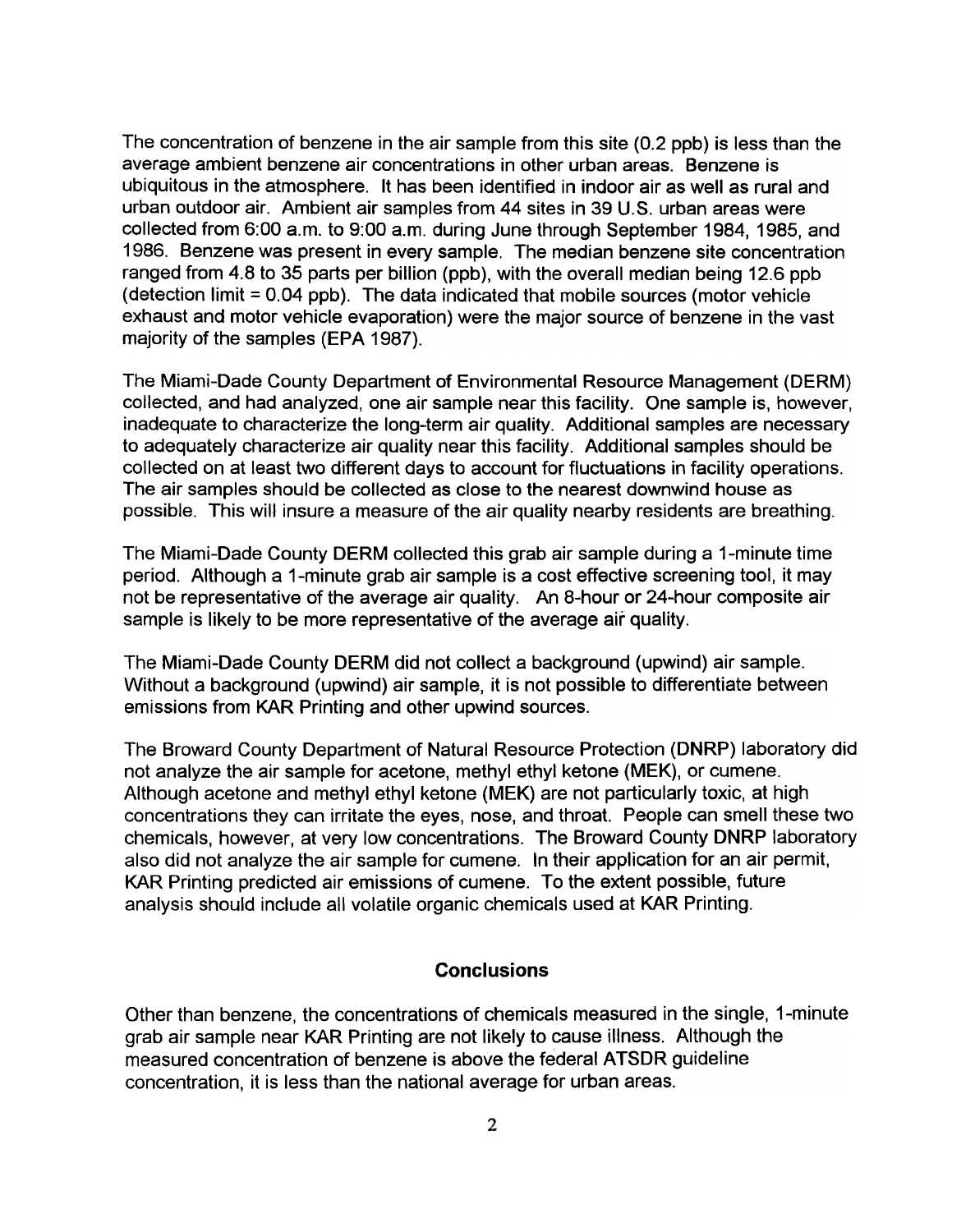1. One air sample is inadequate to characterize the long-term air quality.

2. A 1-minute grab air sample may not be representative of the average air quality.

3. Without a background (upwind) air sample, it is not possible to determine the contributions of other sources of contamination.

4. Broward County DNRP laboratory did not analyze the air sample for acetone, methyl ethyl ketone (MEK), or cumene (isopropyl benzene).

## **Recommendations**

1. Collect additional air samples to adequately characterize the long-term air quality. Collect additional samples on at least two different days to account for fluctuations in facility operations. Collect air samples as close to the nearest downwind house as possible.

2. Collect 8-hour or 24-hour composite air samples for a more representative measure of the average air quality.

3. Collect a background (upwind) air sample to control for other sources of volatile organic chemicals

4. Include acetone, methyl ethyl ketone, and cumene in future air analyses. To the extent possible, include all other volatile organic chemicals used at KAR Printing in future air analyses.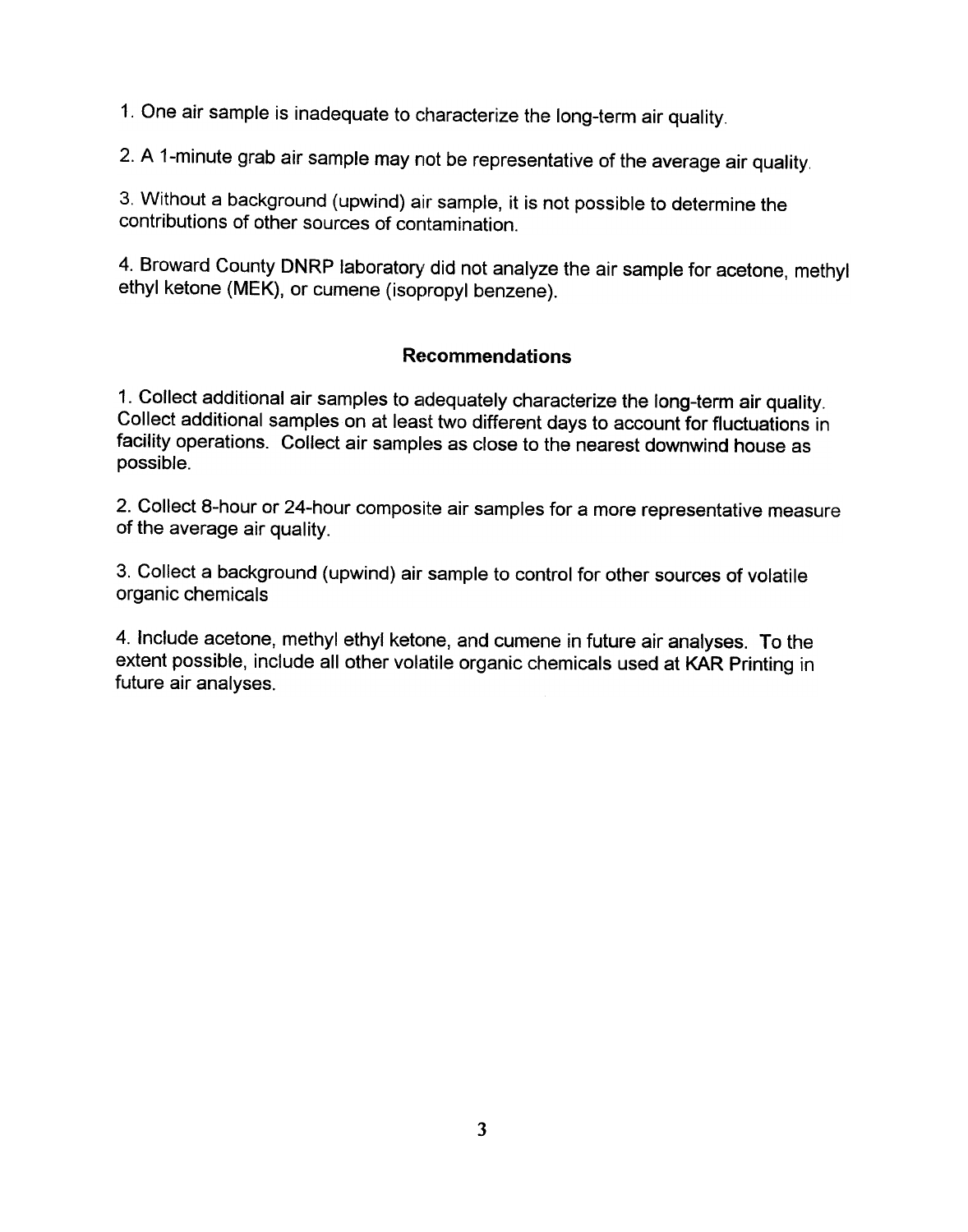## References

ATSDR 1997. Agency for Toxic Substances and Disease Registry. Toxicological Profile for Benzene (Update). Atlanta, GA. September 1997.

EPA 1987. June-September, 6-9 AM, Ambient Air Benzene Concentrations in 39 U.S. Cities, 1984-1986. Research Triangle Park, NC: U.S. Environmental Protection Agency, Atmospheric Sciences Research Lab. EPA/600/D/160.

## Preparer of Document

Randy Merchant Environmental Administrator Bureau of Environmental Toxicology Florida Department of Health (850) 488-3385